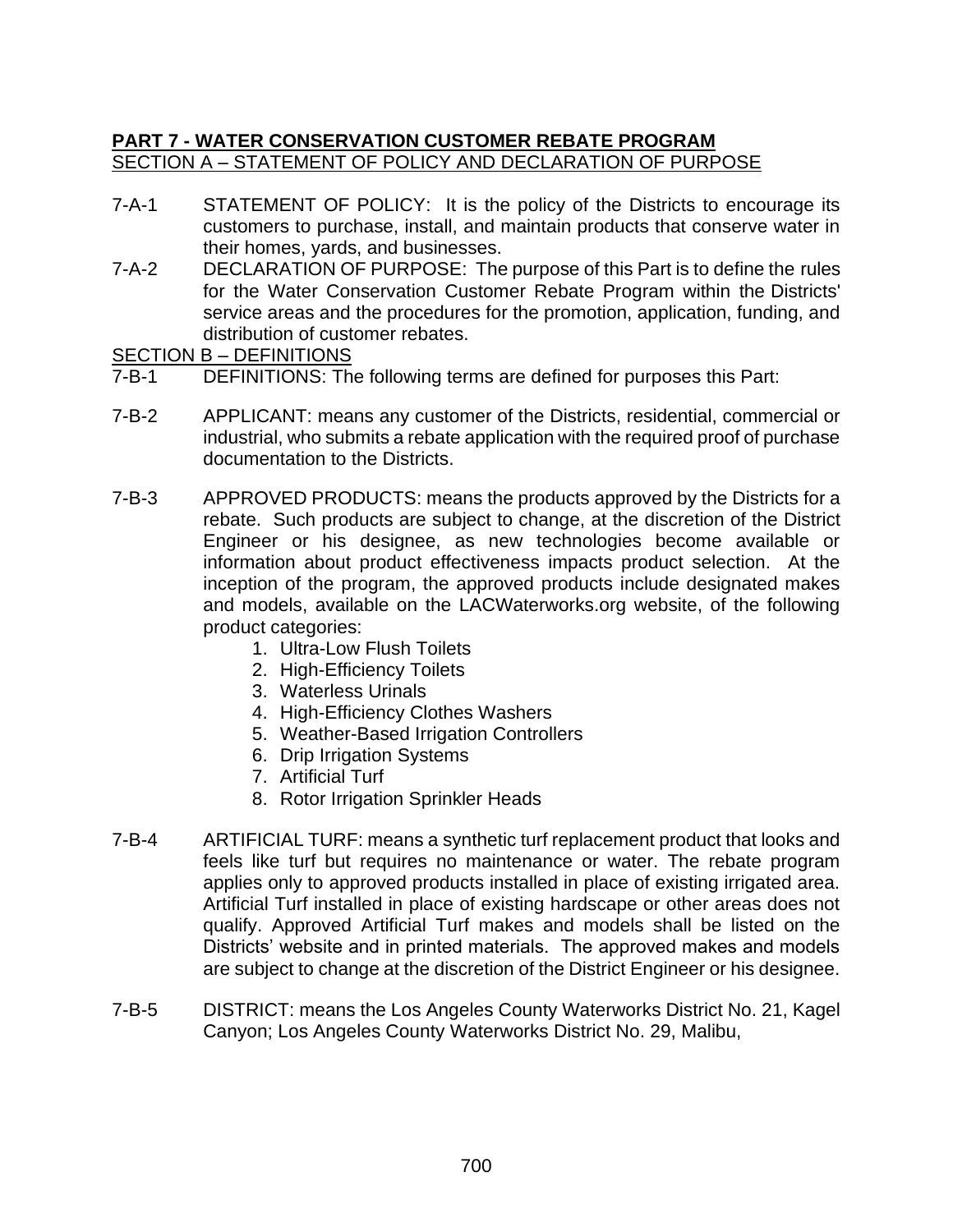## **PART 7 - WATER CONSERVATION CUSTOMER REBATE PROGRAM (CONTINUED)** SECTION B – DEFINITIONS (CONTINUED)

and the Marina del Rey Water System; Los Angeles County Waterworks District No. 36, Val Verde; Los Angeles County Waterworks District No. 37, Acton; and Los Angeles County Waterworks District No. 40, Antelope Valley.

- 7-B-6 DRIP IRRIGATION SYSTEM: means a system that delivers not more than one gallon per hour to landscape plants. Approved Drip Irrigation System makes and models shall be listed on the Districts' website and in printed materials. The approved makes and models for the program are subject to change at the discretion of the District Engineer.
- 7-B-7 FUNDING PARTNER: means any outside agency, including State and Federal agencies, private companies, or other organizations, that provides funding for the Water Conservation Customer Rebate Program to offset the costs and maximize the cost-effectiveness of the program.
- 7-B-8 HIGH EFFICIENCY CLOTHES WASHER: means a make and model of clothes washer that conserves at least 30 gallons of water per wash compared to traditional models, as well as being designated a WaterSense and/or Energy Star product. Approved High-Efficiency Clothes Washer makes and models shall be listed on the Districts' website and in printed materials. The approved makes and models are subject to change at the discretion of the District Engineer.
- 7-B-9 HIGH EFFICIENCY TOILET: means a make and model of toilet that uses 20 percent less water than an Ultra-Low Flush Toilet, or 1.28 gallons per flush or less. Approved High-Efficiency Toilet makes and models shall be listed on the Districts' website and in printed materials. The approved makes and models are subject to change at the discretion of the District Engineer.
- 7-B-10 REBATE: means a check issued to a District customer who has successfully completed a rebate application that has been approved by the Districts for one or more of the approved water conservation products included in the Water Conservation Customer Rebate Program. Rebate amounts will vary depending on the product purchased and installed.
- 7-B-11 REBATE AMOUNT: means the amount provided to approved applicants for the purchase and installation of approved water conservation products. The District Engineer shall set the rebate amounts for each approved water conservation product and may adjust such amounts from time-to-time based on the cost-effectiveness of the program.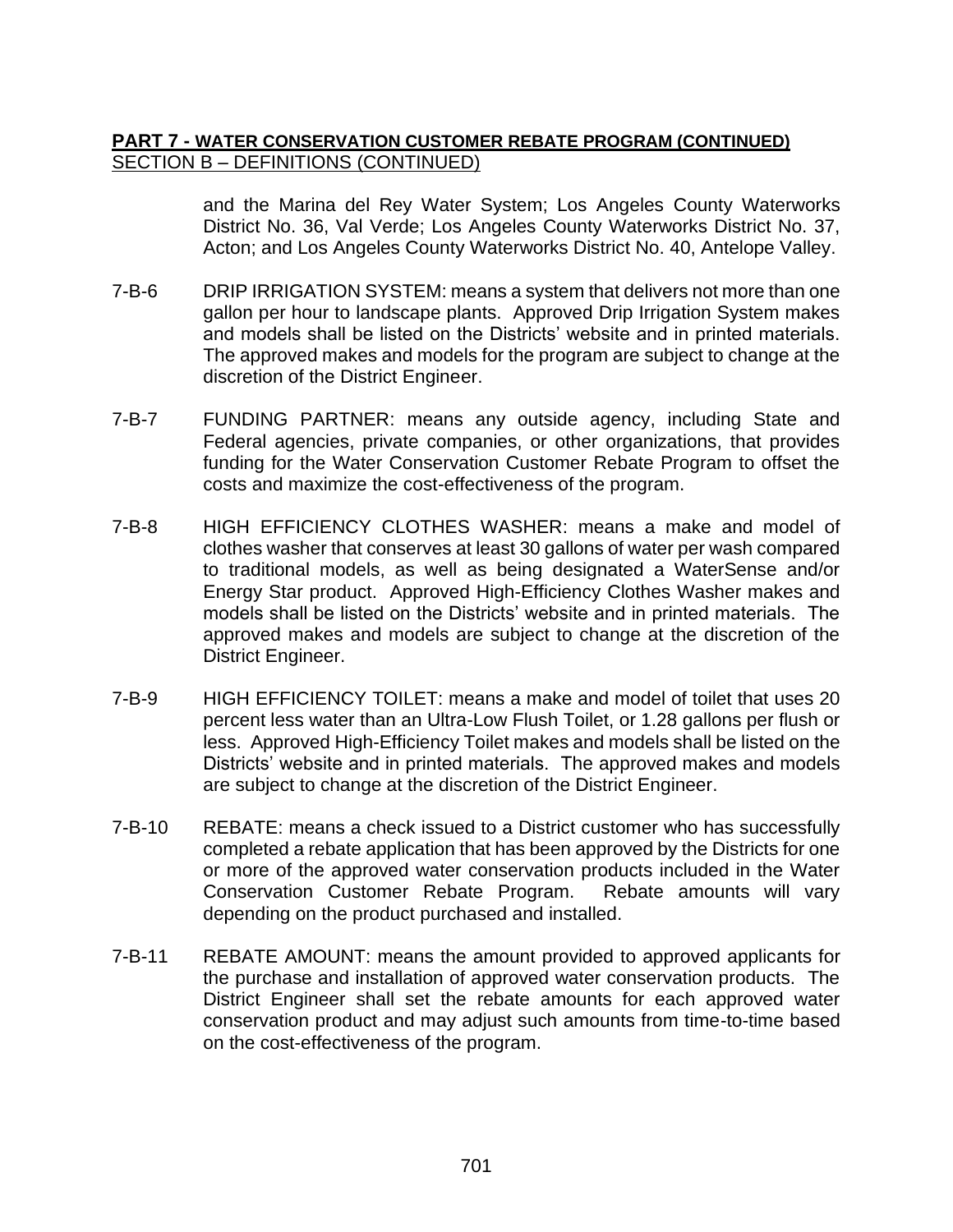## **PART 7 - WATER CONSERVATION CUSTOMER REBATE PROGRAM (CONTINUED** SECTION B – DEFINITIONS (CONTINUED)

- 7-B-12 REBATE APPLICATION: means a District form available in hard copy or downloadable from the LACWaterworks.org website that identifies the District customer, account number, service address, product purchased (including proof of purchase), installation date, and if deemed necessary by the Districts, proof of installation. This rebate application shall be submitted to the Districts for review, approval, and processing before a rebate is issued.
- 7-B-13 ROTATING SPRINKLER HEADS: means sprinkler nozzles that shoot multitrajectory, rotating streams that apply water more slowly and uniformly than conventional sprays and can use 20 percent less water. In addition to reducing water use, the water jetting from these nozzles is more resistant to wind, less likely to mist, and significantly reduces run-off on to streets and sidewalk. A listing of approved rotating sprinkler heads shall be posted on the Districts' website and published in printed materials.
- 7-B-14 ULTRA-LOW FLUSH TOILETS: means a make and model of toilet that uses 1.6 gallons per flush or less. Approved Ultra-Low Flush Toilet makes and models shall be listed on the Districts' website and in printed materials. The approved makes and models are subject to change at the discretion of the District Engineer or his designee.
- 7-B-15 WATER CONSERVATION PRODUCTS: means the products approved by the Districts as qualifying for the Water Conservation Customer Rebate Program. The District Engineer may revise or modify the approved product list, as well as add or eliminate products to the program, based on technological developments, actual program performance, and cost-effectiveness. Some approved water conservation products may only be eligible for rebates in specified portions of the Districts' service areas.
- 7-B-16 WATERLESS URINAL: means urinal fixtures that do not require a water supply or flushing device to flush the contents of the fixture, cleanse the fixture, or refill the fixture trap. Approved Waterless Urinal makes and models shall be listed on the Districts' website and in printed materials. The approved makes and models are subject to change at the discretion of the District Engineer or his designee.
- 7-B-17 WEATHER BASED IRRIGATION CONTROL: means an irrigation system control unit that adjusts automatically based on real-time weather information including precipitation and evapotranspiration rates. Approved Weather-Based Irrigation Controller makes and models shall be listed on the Districts' website and in printed materials. The approved makes and models are subject to change at the discretion of the district Engineer or his designee.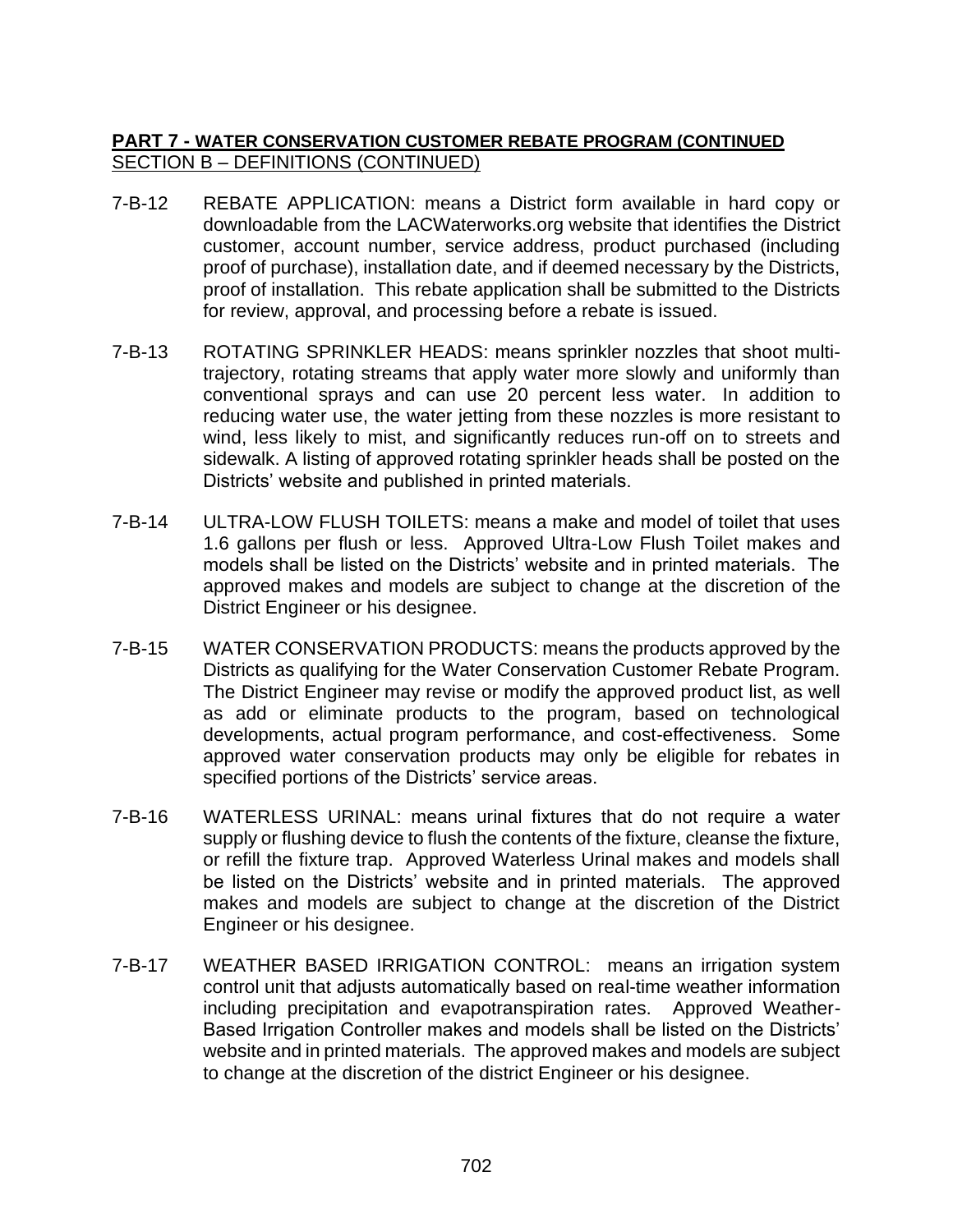### **PART 7 - WATER CONSERVATION CUSTOMER REBATE PROGRAM (CONTINUED)**  SECTION C – CUSTOMER REBATE PROGRAM

- 7-C-1 STEPS: In accordance with the provisions of Section A, the Water Conservation Customer Rebate Program consists of a list of approved products, an application process that includes a requirement for customers to provide acceptable proof of purchase and installation, an application review and approval process, and the issuance of customer rebate checks by the Districts.
- 7-C-1a SPECIFIC REQUIREMENTS: Prior to approving each rebate application, the Districts may set forth specific requirements as conditions of issuing a rebate check, including but not limited to on-site inspection by District personnel to ensure that the water conservation product has been installed properly.
- 7-C-1b COST EFFECTIVENESS: The Customer Rebate Program shall be marketed to all customers within the portions of the Districts' service areas where the program is determined, in the opinion of the District Engineer or his designee, to be cost effective. The water savings for the program are to be tracked and monitored based on participation.
- 7-C-2 FUNDING SOURCES: The Districts may pursue outside funding from State, Federal, and/or other sources to offset the cost of the program. The District Engineer or his designee may opt to pursue such funding sources as deemed necessary to ensure that the program is cost-effective.
- 7-C-2a DISCONTINUATION: The District Engineer or his designee may discontinue the Water Conservation Customer Rebate Program, or portions thereof, if the program is determined not to be cost-effective.

### SECTION D -PROCEDURES

- 7-D-1 REGULATIONS APPLIED TO DISTRICTS CUSTOMERS
- 7-D-1a CONDITIONS: Upon submission of an application by a customer (herein referred to as "applicant") for a rebate, the Districts' Water Conservation Program Manager shall review the application and make a preliminary determination whether the product purchased and installed meets the rebate criteria as listed on the Districts' website and in printed materials.
- 7-D-1b REBATE AMOUNT: Based upon such determination, the Water Conservation Program Manager will approve that a check for the rebate amount corresponding to the product purchased and installed be issued to the applicant.